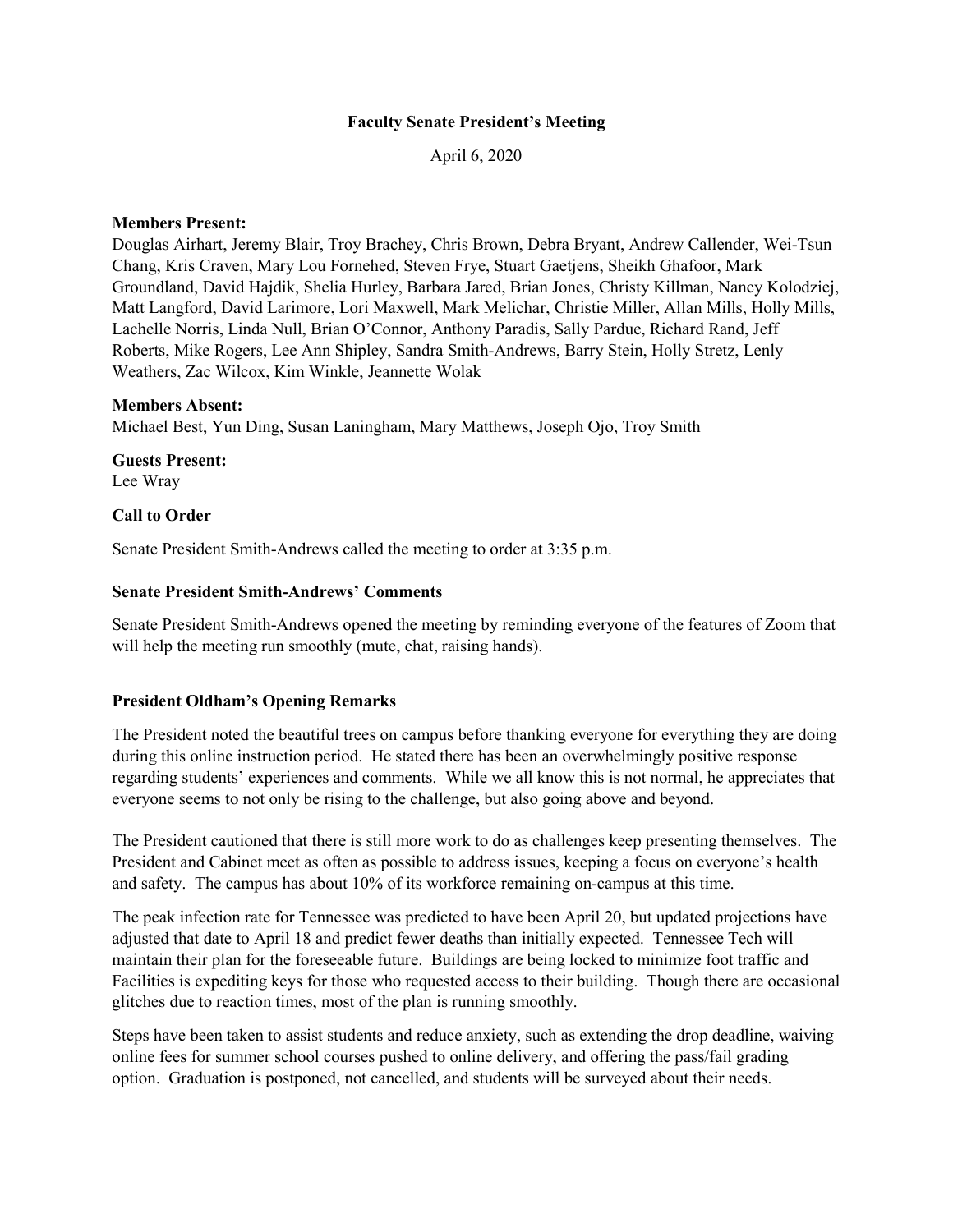In light of all that is going on and recognizing there are many issues, the President sought insight and questions from senators.

Q: Regarding pass/fail options – when can students apply, and what will we have to know to advise them?

A: There is a Frequently Asked Questions page for reference. Students can request pass/fail beginning May 11 only after speaking with an advisor. It is solely the student's decision after being advised. Senate President Smith-Andrews can answer questions as she was on the decision team, and the President gave her kudos.

Q: Do employees on-campus have to apply for approval or show identification?

A: Governor Lee's Executive Order 23 called for people to stay home, so there is a possibility you could get stopped in town. When on Tech's campus, it is a good idea to carry your Tech ID and the form letter explaining your essential duties. This letter is provided by Human Resources and on their site.

Q: The wording on the Pass/Fail FAQ page uses the term "may" in reference to how some prerequisite and co-requisite courses may be judged. For example, some courses require a grade of C or better to move on, but the pass/fail option doesn't clearly allow for that as it says a "D" is necessary for a "pass" grade. Will the wording be made clearer?

A: If a minimum grade was required to move forward, a grade of "pass" on a prerequisite will now allow the student to move forward. It was acknowledged that a student could argue this point based on vague wording.

Q: Why are graduate students excluded from the pass/fail option?

A: Senate President Smith-Andrews said it was discussed, but graduate school grading guidelines kept them from including them; some courses of study require a B minimum, or no more than one C, for example.

Q: Could the library hours be altered to allow for more students who are now locked out of buildings? A: The Provost is monitoring the library services. It is unclear whether University Police are breaking small groups up, but Dean Bates believes most students in the library are practicing social distancing.

Q: Respondus Lockdown and Respondus Monitor are sometimes slow options for faculty working to maintain exam integrity. Now is the time to discuss this issue – will there be a university-level solution for online exam integrity?

A: The University was trending toward establishing more online guidelines. The software was caught off-guard by a huge demand in a short time, but it is forcing us to look at the many variables, such as other software options, minimum security requirements for computers, and more. All suggestions and discussion will be welcomed.

Q: The cancellations due to the pandemic have affected some tenure-track faculty working to meet requirements for tenure and promotion. We should be proactive in discussing challenges and issues instead of waiting to be asked when deadlines are nearing.

A: If it becomes possible to pause or extend a tenure clock, it should be an individual decision as some faculty may be less affected than others.

Q: The difference is between asking an individual to decide after the fact or having a plan in place for the individual should the need arise – what are the next steps in this discussion?

A: The Provost and Deans need to discuss the issue and work on changing policies to incorporate the personal choice and timeline options.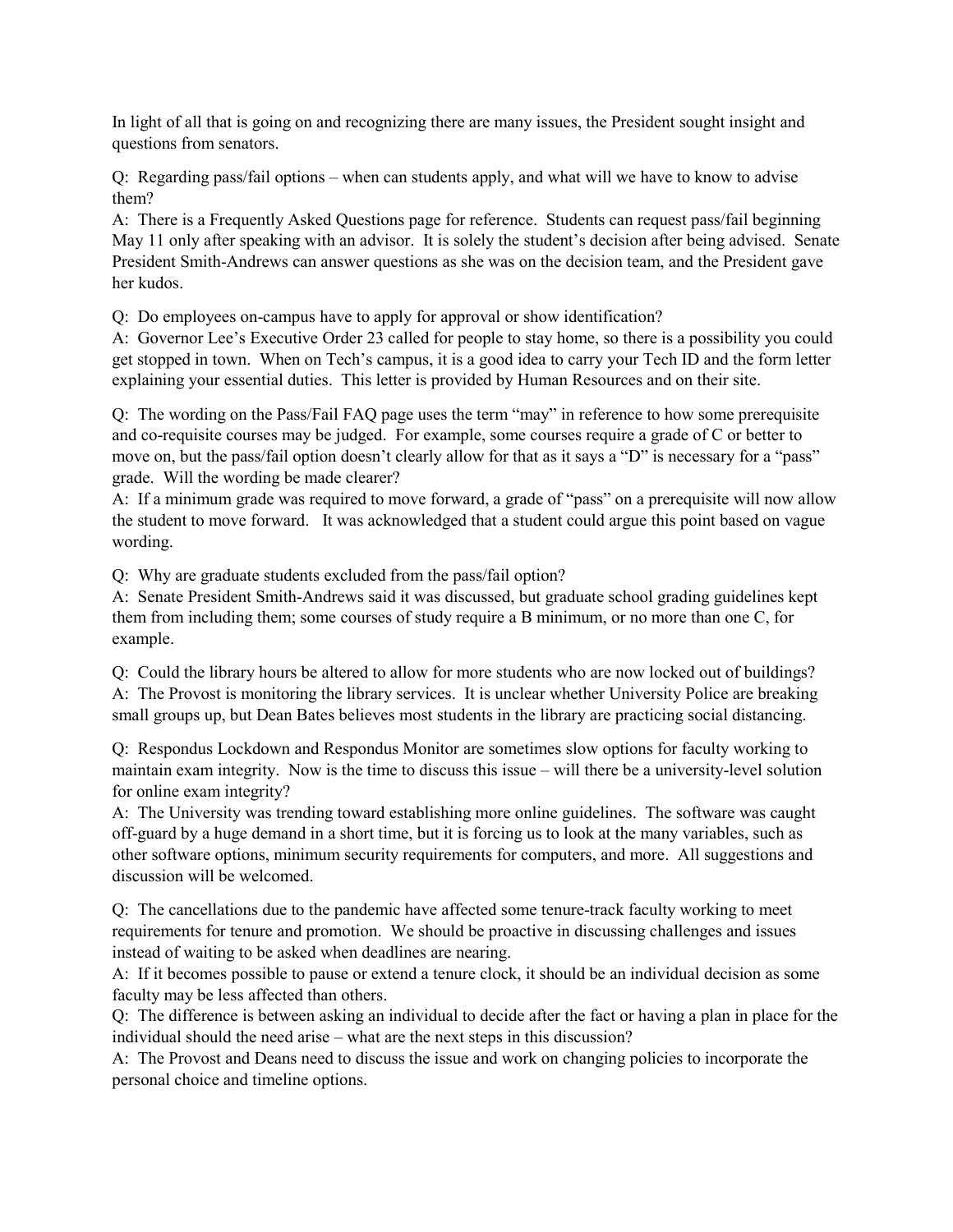Senators comments: This will help calm down faculty who are anxious about the effect of the pandemic and will help them feel cared-for by the University.

Q: How do we account for possible negative impacts on IDEA evaluations for faculty who were doing well in-person before moving to online teaching?

A: Some questions could change during evaluation time, but faculty and departments should want all the feedback they can get. While results should be taken with a great deal of consideration for the circumstances and should be analyzed with caution, it is still important to learn what we can from the feedback that is given. Departments can decide how to weight the IDEA evaluations in light of the circumstances.

Q: Could the Provost provide a letter for dossiers highlighting the cautions and considerations? A: Sure.

Q: If more students are being funneled into the library due to buildings being locked, are the computers and tables being wiped down?

A: Senator Holly Mills shared that she had not observed SSC standing by to wipe down computers once users leave. She has been in the building sporadically and generally witnessed students not distancing when sitting at work tables, but is unsure or unaware of any coordinated plan to wipe down tables or computers as soon as they are vacated. President Oldham said he would follow up to make sure areas are sanitized regularly.

Q: How do we know that when this is over, a second wave of the virus won't take over?

A: We do not know. There is a hope that people cannot be infected a second time, but evidence to show that may not be the case. We are months away from a vaccine that could eliminate significant concerns of a reoccurrence. Senator Jared said looking to other countries (that were infected earlier) may help in being prepared. Senator Fornehed thinks our peak will be nearer the end of the month, and then a possible resurgence will be evident in the following 21 days from then. She also noted it is impossible to predict past May or June. President Oldham noted the state has said it has sufficient resources/hospital beds to handle a surge, and Senator Fornehed said we are at an advantage on preparation as many local physicians have ties to physicians in New York and can share their knowledge and experience. The President is committed to Tennessee Tech following its current plan through April even if the numbers begin to decline mid-month.

Q: Do we have a new Vice President for Research?

A: We were negotiating and agreeing to terms about a formal offer with the chosen candidate just ahead of the COVID-19 closures. We are still in contact with the candidate and progressing.

Q: Is there a way to make advisors aware of course and grading requirement policies before advising students to take a pass/fail option? Some scenarios could have students opting for a pass/fail since it is not calculated when the earned grade may lead to GPA issues – how will faculty and advisors know? A: Advisors should already be fluent in co- and pre-requisite and grading requirements, but it should be easy to share with them all to pay extra attention to those courses.

# Additional comments:

In the library, it would be helpful to provide the tools to sanitize computer workstations and study tables at each site so students can be sure they are working in a clean environment.

Because students are already registering for future classes, now is a good time for faculty to consider whether they want to move online for some courses, especially if there is concern about a second wave.